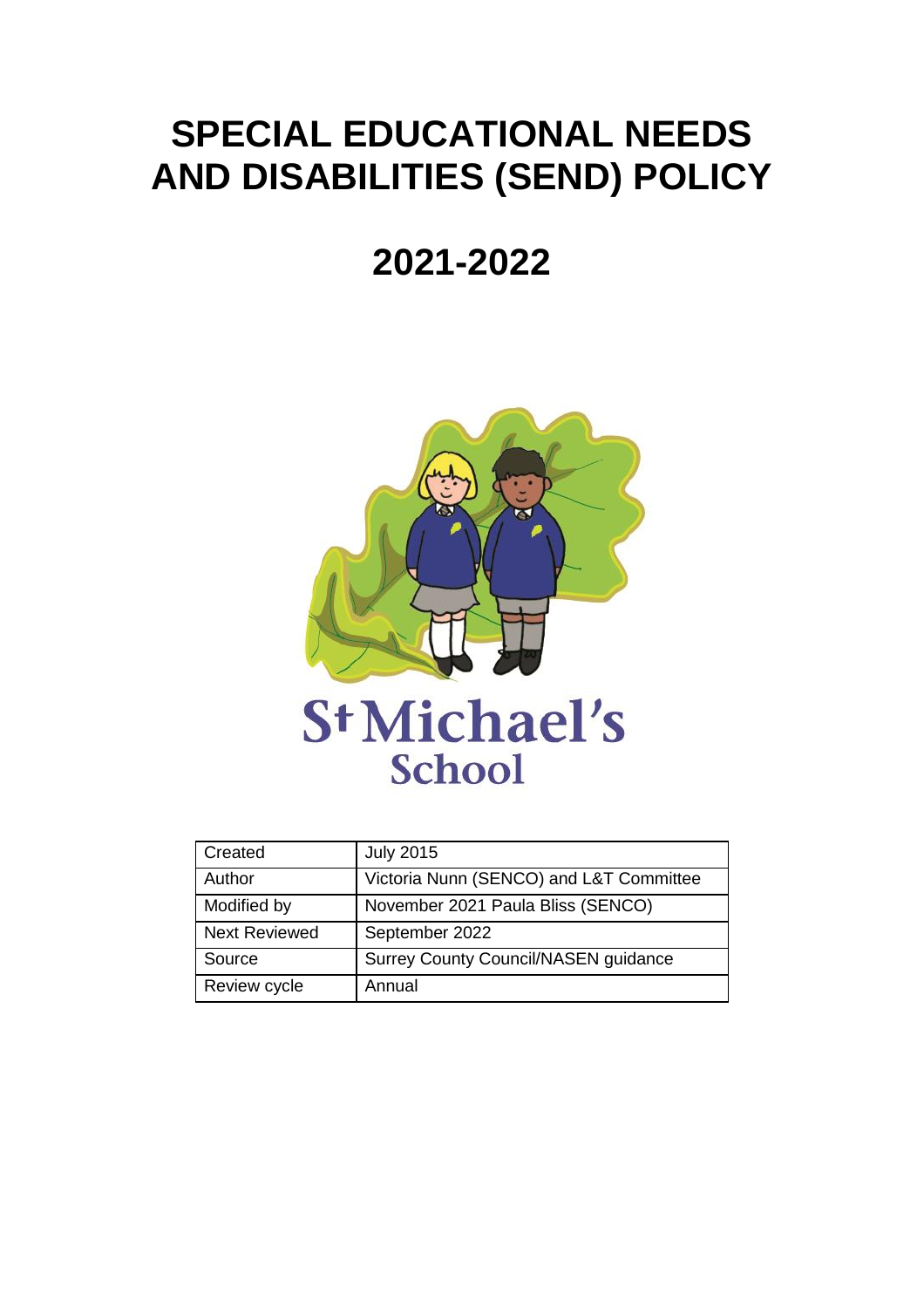# **L & T**

# **SPECIAL EDUCATIONAL NEEDS AND DISABILITIES (SEND) POLICY**

This policy complies with the statutory requirement laid out in the SEND Code of Practice (January 2015) and has been written with reference to the following guidance and documents:

Equality Act 2010: advice for schools DfE SEND Code of Practice January 2015 Schools SEND Information Report Regulations 2014 Statutory guidance on supporting pupils at school with medical conditions April 2014 The National Curriculum in England: Framework for Key Stage 1 and 2 July 2014 Safeguarding Policy Accessibility plan Responding to Parents Concerns Policy Teachers' standards 2012

### **SECTION 1 – BASIC INFORMATION**

#### **AIMS**

Our overarching aim is to create an environment that meets the special educational needs of each child so that children achieve their best and become confident individuals. In order to achieve this we will pay attention to these specific areas:

- Identifying at an early age, individuals who need extra help and attention.
- Enabling each pupil to reach their potential by meeting their individual needs.
- Developing a feeling of self-esteem within the individual child.
- Fostering an atmosphere in our school which will promote a happy, sensitive and secure environment to ensure the most effective learning for all children.
- Providing for children's individual needs by supporting them in various ways: whole class, small groups and individual.
- Monitoring closely those with SEND by review and assessment to enable us to recognise, celebrate and record achievements.
- Providing access to and progression within the curriculum.
- Working with parents and other agencies to provide on going assessment and provision for all children with SEND.
- To identify the roles and responsibilities of staff in providing for children's special educational needs and to make clear what is expected of all parties in the process.
- Using a variety of teaching strategies which include different learning styles to facilitate meaningful and effective learning for all children.
- Assisting all staff in the delivery of educational entitlement and ensuring all staff are aware of a child's individual needs by providing appropriate training to facilitate this.
- Ensuring access to a range of resources to support staff in their teaching of children with SEND.
- Including the voice of the child in monitoring and reviewing support plans.
- To enable all children to have full access to all elements of the school curriculum unless otherwise stated within their statement of need or care plan.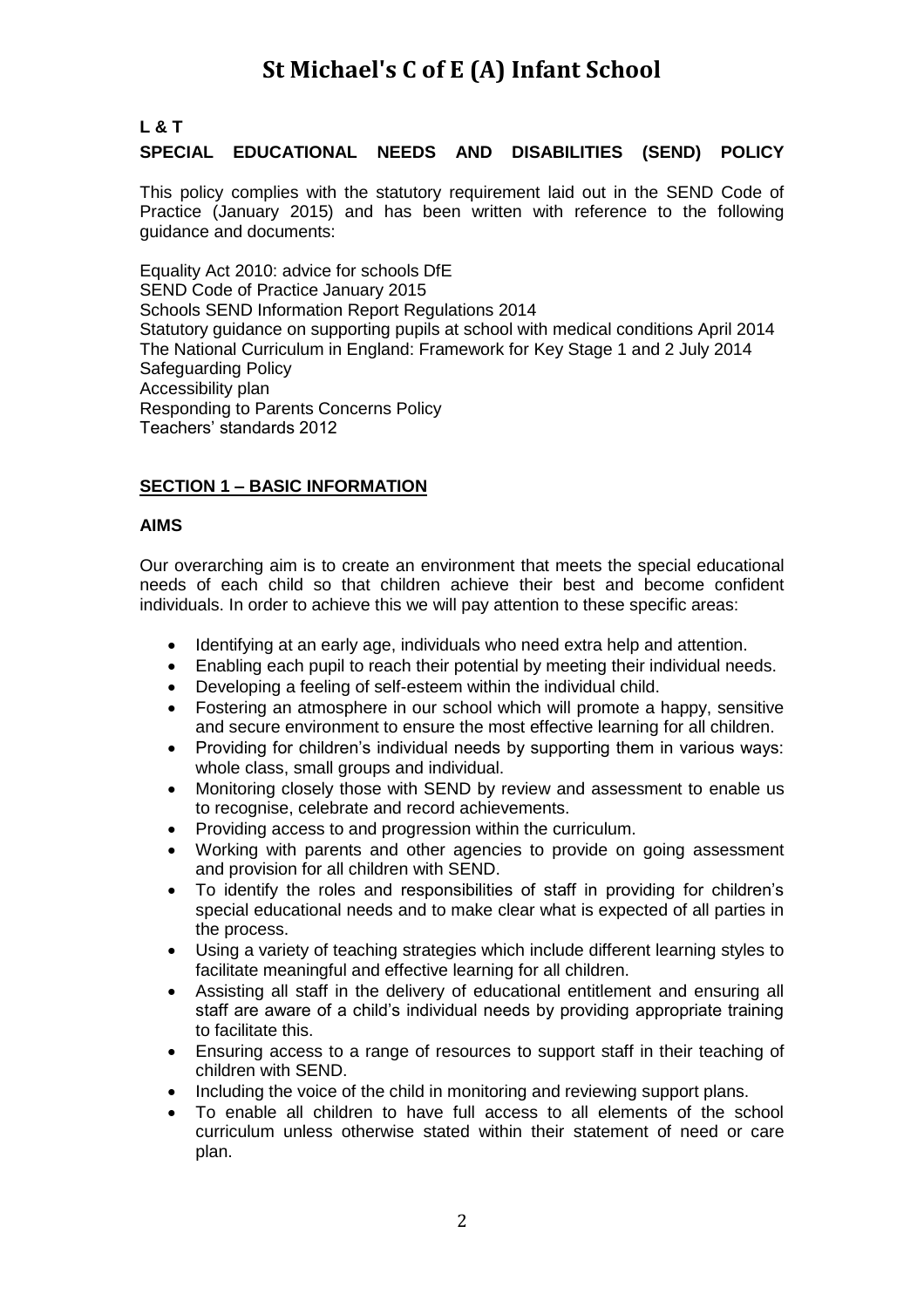### **OBJECTIVES**

- 1. To work within the guidance provided in the SEND Code of Practice 2014.
- 2. Operate a whole pupil, whole school approach to the management and provision of support for special educational needs.
- 3. Provide a Special Educational Needs Co-ordinator (SENCo) who will work with the SEND policy.
- 4. For all staff to know that they are teachers of SEND and provide relevant support and advice for all staff to facilitate best practice.

### **INCLUSION**

At St Michael's we have high expectations of all our children. We aim to achieve this through the removal of barriers to learning and participation. We want all our children to feel that they are a valued part of our school community. Through appropriate curricular provision, we respect that children:

- Have different behavioural needs and aspirations
- Require different strategies for learning
- Acquire, assimilate and communicate information at different rates.
- Need a range of different teaching approaches and experiences.

# **KEY ROLES AND RESPONSIBILITIES**

**Senco Name:** Miss Anna Fox (Mrs. Nicola Cleather and Mrs. Paula Bliss covering during maternity leave absence)

**Contact details:** [senco@stmichaels-dorking.surrey.sch.uk](mailto:senco@stmichaels-dorking.surrey.sch.uk)

**National Award for SEN:** Qualification gained for Anna Fox and Paula Bliss at University of Chichester

### **SEN Governor:** Debbie Turner

# **SECTION 2 – EARLY IDENTIFICATION**

### **SEND PROCEDURE AND PRACTICE**

Early identification of SEND is vital and parental involvement and partnership with the school is essential. Screening for special needs, which have not been identified prior to admission to the school will depend on the following: observation by the class teacher and other members of staff including the SENCO, internal assessment procedures and parental input. We take account of the wishes, feelings and knowledge of parents at all stages of support. We encourage parents to make an active contribution to their child's education by sharing targets and supporting these at home where appropriate.

### **TYPES OF SEND**

SEND is divided into 4 types:

- Communication and Interaction
- Cognition and learning.
- Social, emotional and mental health
- Sensory and or physical needs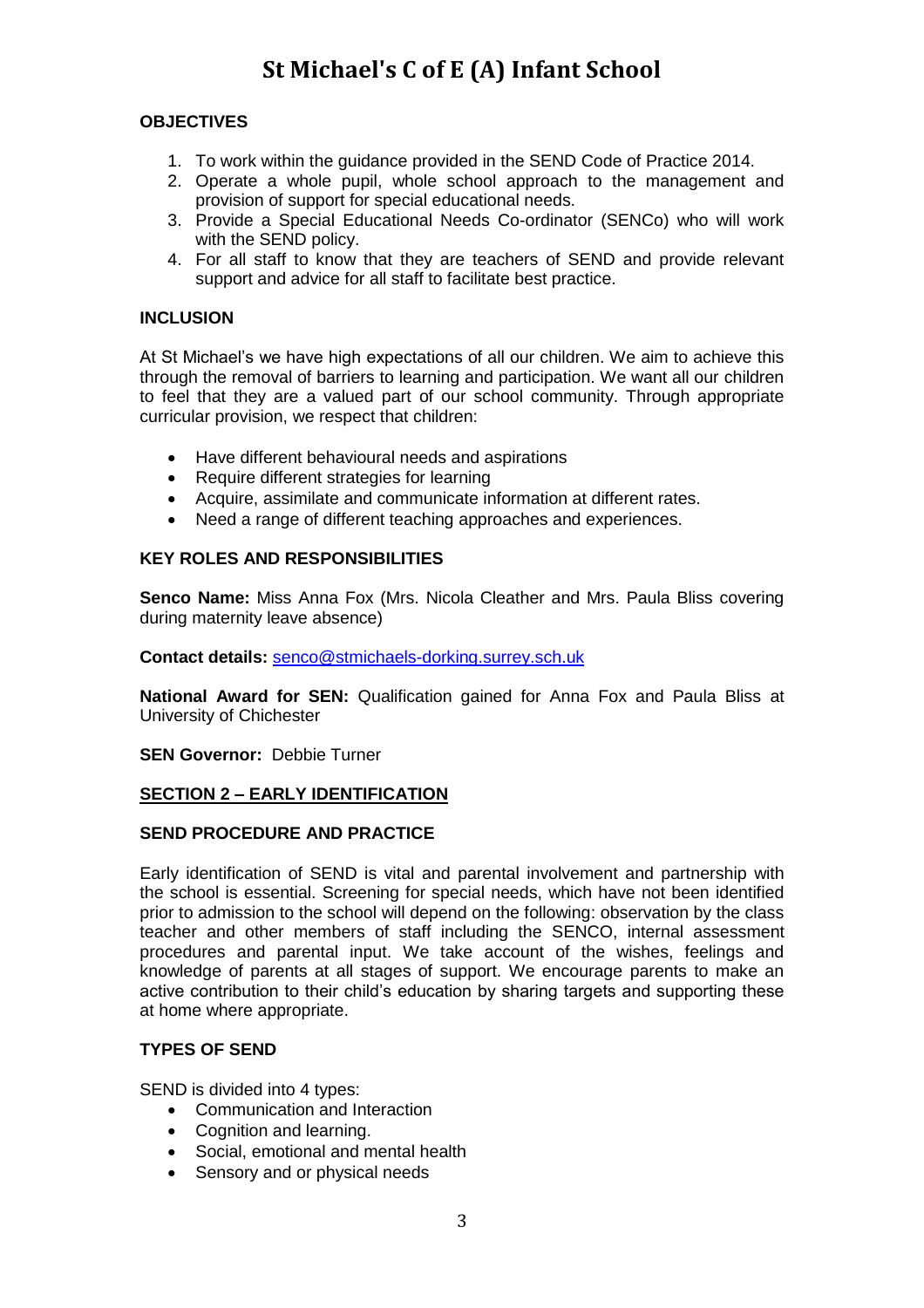At St. Michael's we recognise that although there are four identified areas in the Code of Practice, there are many children who will not automatically fit into just one area. Needs can be classified as mild, moderate or severe, see Appendix 1 for more detail.

### **IDENTIFICATION, ASSESSMENT AND REVIEW**

The SEND Code of Practice outlines a graduated response to pupils' needs, recognising that there is a continuum of need matched by a continuum of support. This response is seen as action that is **additional to** or **different from** the provision made as part of the school's usual differentiated curriculum and strategies.

Where concern is expressed that a pupil may have a special educational need, the class teacher takes early action to assess and address the difficulties. This would be categorised as an initial concern, see Appendix 2.

A register is kept of pupils with SEND and reviews of pupils on the register take place at a minimum of three times a year in accordance with the Code of Practice 2015. However, at St Michael's these reviews may occur more frequently in response to changing pupil needs and at parental request if necessary. Pupils with Education, Health & Care plans (formerly Statements), have an additional annual review meeting. Support plans are used to record additional provision for pupils on the SEND register.

### **A Graduated Approach to SEND Support**

At St Michael's, we adopt a "quality first teaching" approach. Teachers respond to children's needs by:

- Providing support for children who need help with communication, language and literacy.
- Planning to develop children's understanding through the use of a variety of resources and experiences.
- Planning for children's full participation in learning and in physical and practical activities as far as possible using the resources available.
- Helping children to manage their emotions and behaviour so they can take part in learning effectively and safely.

Teachers are responsible and accountable for the progress and development of the pupils in their class, including where pupils access support from Learning Support Assistants or specialist staff. Quality first teaching, differentiated for individual pupils, is the first step in responding to pupils who have or may have SEND. Teachers should use the St Michael's Quality First Teaching Handbook for SEND to ensure use of the correct strategies.

Professional development opportunities are provided for staff to extend their knowledge and understanding of SEND and quality first teaching.

Class teachers, supported by the Head Teacher, will make regular assessments of progress for all pupils. These seek to identify pupils making less than expected progress given their age and individual circumstances. This can be characterised by progress which is significantly slower than that of their peers or fails to match their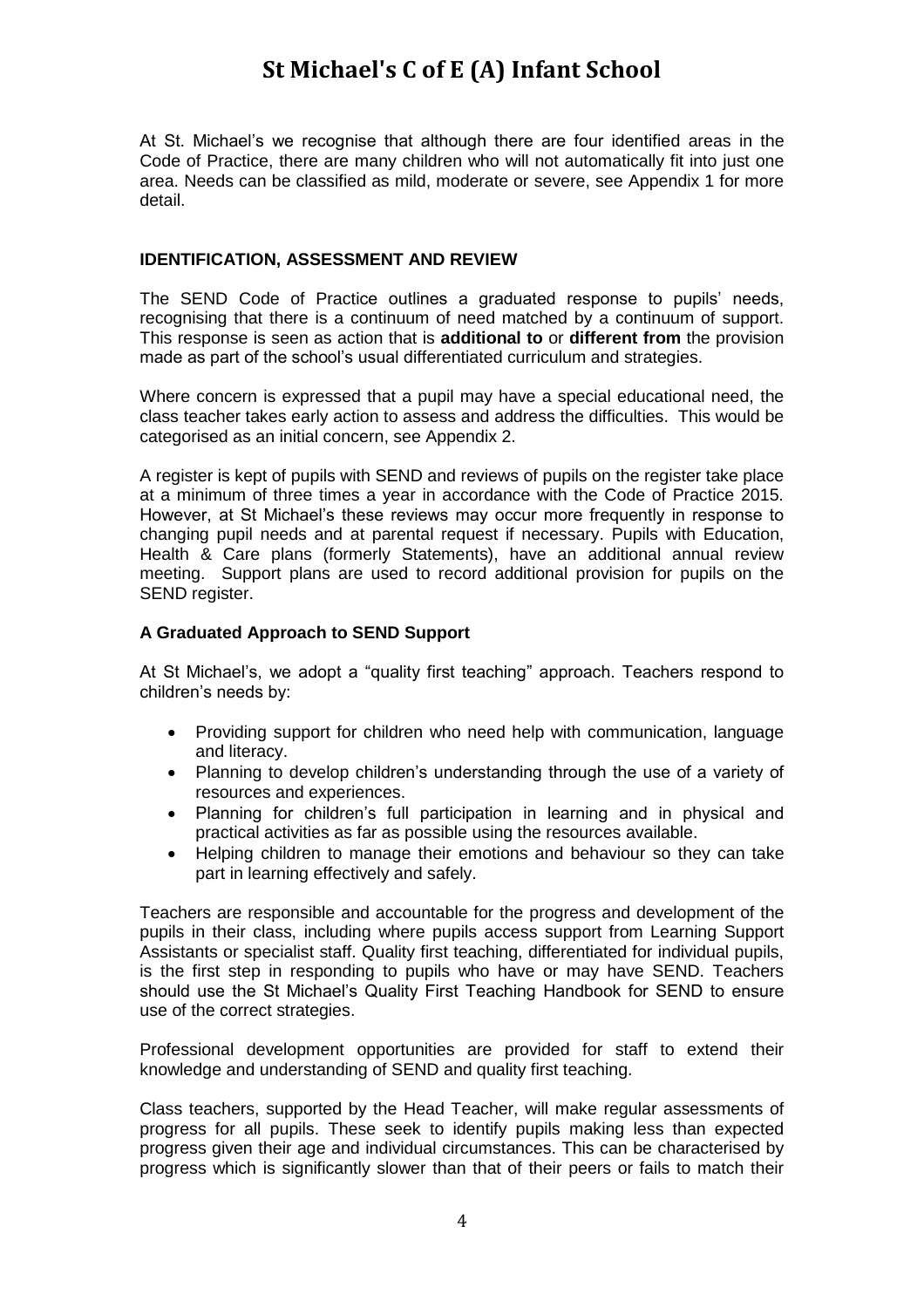previous rate of progress

For those children making less than expected progress, the first response will be quality first teaching targeted at their areas of weakness. If there is no improvement, the teacher in conjunction with the SENCO will gather further evidence including the views of the pupil and parents/carers.

Where a pupil is identified as having SEND, action will be taken to remove barriers to learning and put effective educational provision in place. This SEND support will take the form of a four-part cycle through which earlier decisions and actions are revisited, refined and revised with a growing understanding of the pupil's needs and of what supports the pupil in making good progress and securing good outcomes.

This process is known as the Assess, Plan, Do, Review cycle, see Appendix 3 for more information.



# The new vision: A whole school approach

# **SECTION 3 – MOVING FORWARD**

# **MANAGING PUPILS NEEDS ON THE SEND REGISTER**

All children on the SEND Register will have a support plan which details a child's needs, desired outcomes and how to achieve them. Class teachers, parents, pupils and other professionals will all contribute to the support plan. The support plan is designed to be a working document which is updated to reflect the current needs of the child. This support plan will be available to all staff via the school server (E drive). A copy of the support plan will be given to the parents/carers by the class teacher.

Formal review meetings will take place three times a year, where parents and pupils will be involved in reviewing progress and setting new outcomes. Class teachers are responsible for evidencing progress according to the outcomes described in the plan and responsible for updating support plans. The SENCo reviews all records provided by class teachers to ensure consistency across the school and appropriateness and quality of outcomes.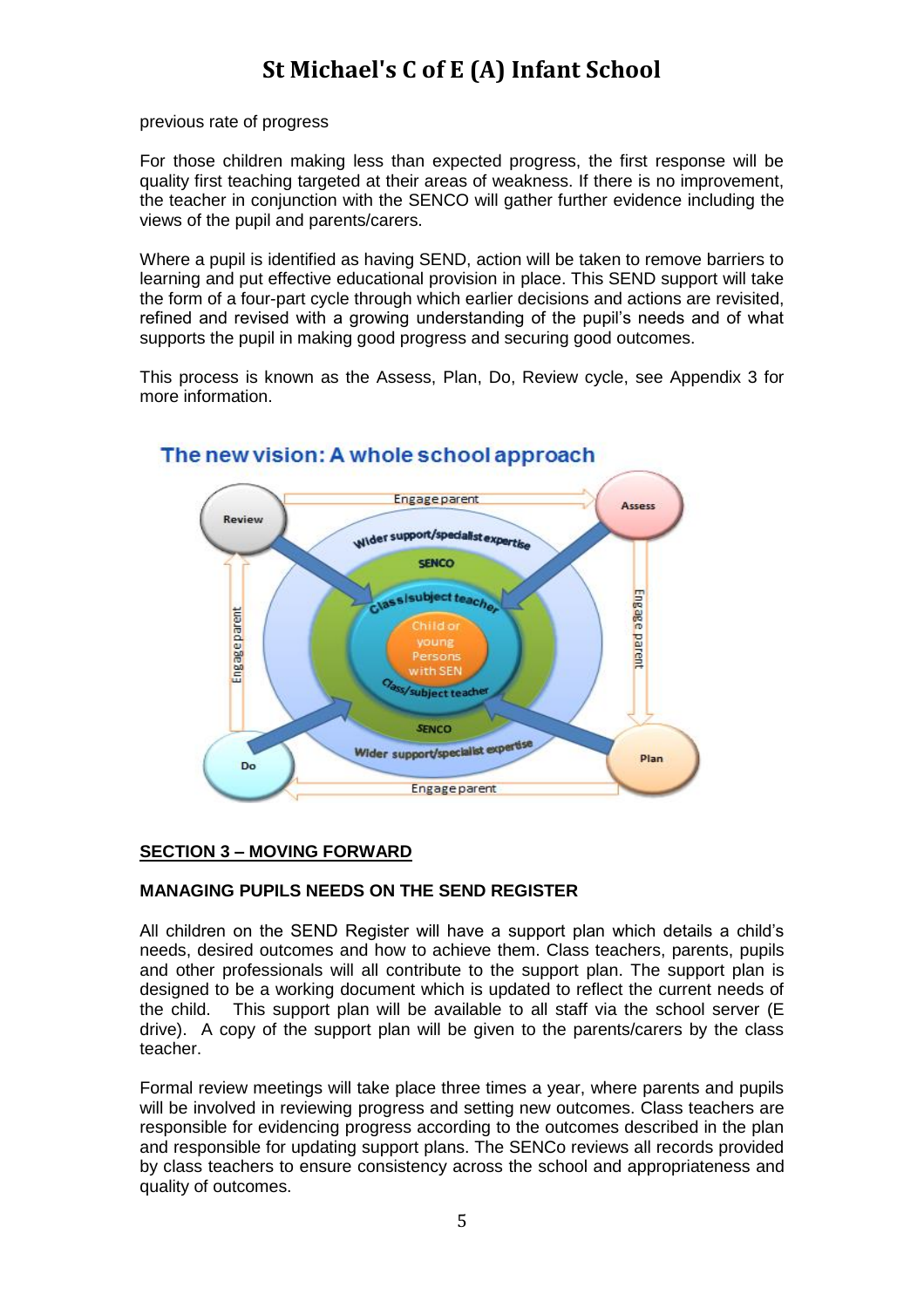### **Specialist Support**

The school may consider involving specialists to advise them on identification of SEND and effective support and interventions. St Michael's has access to Specialist Teachers in Inclusive Practice for behavior and language and literacy needs. We also have close links with an Educational Psychologist, Linden Bridge Outreach support for children with ASD and access to speech and language and occupational therapies. If a pupil joins us with provision already in place we will accommodate this within the school day where appropriate.

The pupil's parents will always be included in any decision to involve specialist support. The specialist advice and guidance will be shared with parents and teaching staff supporting the child in the same way as other SEND support.

#### **Education, Health and Care Needs Assessments**

Where, despite the school having taken relevant and purposeful action to meet the SEND of the pupil and they have not made expected progress, the school or parents should consider requesting an Education, Health and Care needs assessment, see Appendix 2 for further detail.

#### **CRITERIA FOR EXITING THE SEND REGISTER/RECORD**

If it is felt that children are making progress which is sustainable then they may be taken off of the SEND register. In this instance the views of the teacher, SENCo, pupil and parents need to be taken into account, as well as that of any other professionals involved with the child. If it is agreed to take the pupil off of the SEND register then all records will be kept until the pupil leaves the school and passed on to the next setting. The pupil will continue to be monitored through the schools monitoring procedures. If it is felt that the pupil requires additional assistance once more, then the procedures set out in this policy will be followed.

#### **SUPPORTING PUPILS**

Class teachers, in partnership with the SENCo, are responsible for ensuring that pupils are able to access assessments carried out within their class. If a child's needs mean that they are unable to access standardised tests then the SENCo will liaise with the class teacher to assess pupils' eligibility for access arrangements.

#### **SUPPORTING PUPILS AT SCHOOL WITH MEDICAL CONDITIONS**

The school recognises that pupils at school with medical conditions should be properly supported so that they have full access to education, including school trips and physical education. Some children with medical conditions may be disabled and where this is the case the school will comply with its duties under the Equality Act 2010. Some may also have special educational needs and may have an Education, Health and Care (EHC) plan which brings together health and social care needs, as well as their special educational provision and the SEND Code of Practice (2015) is followed.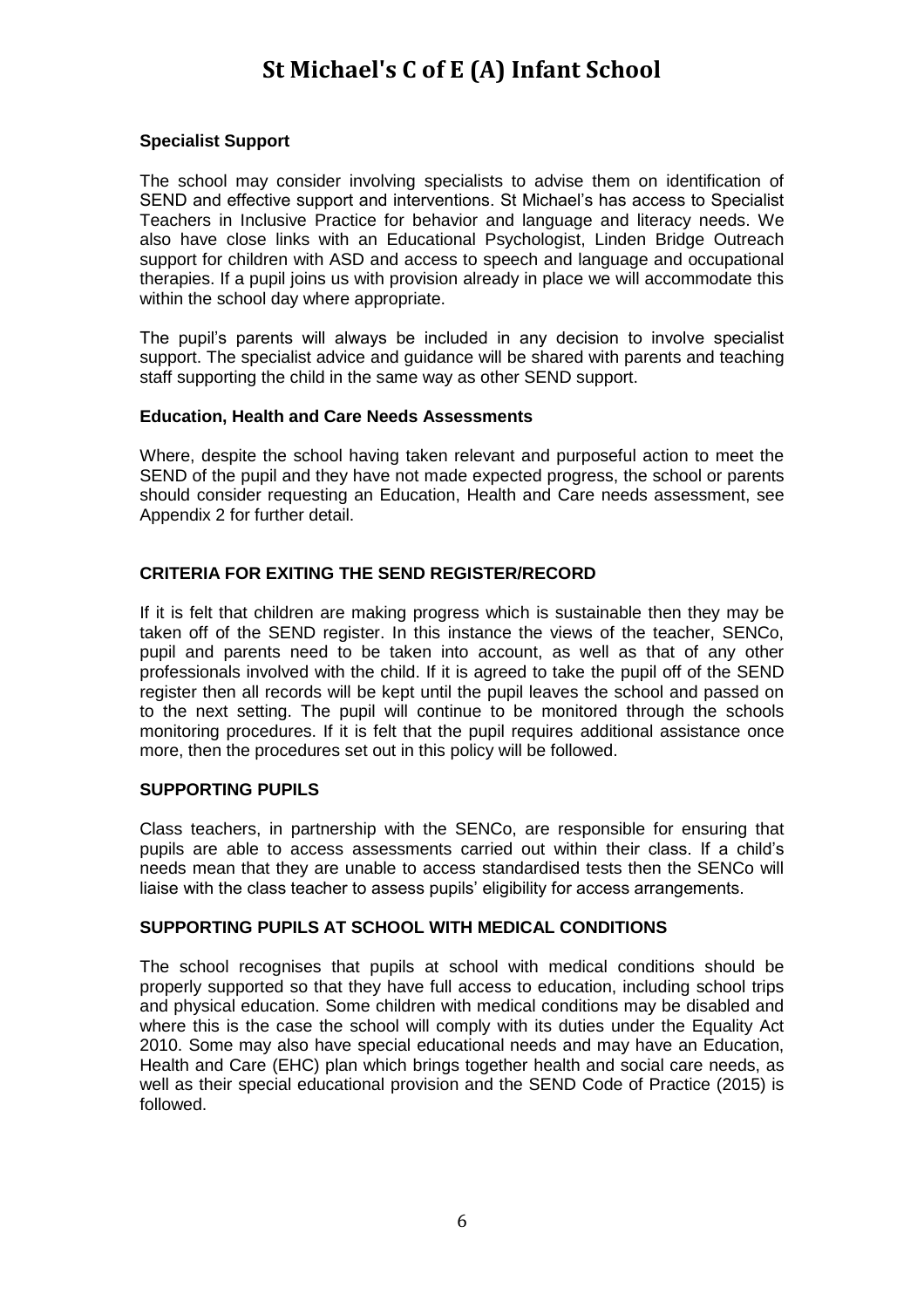# **SECTION 4: ROLES AND RESPONSIBILITIES**

Provision for pupils with SEND is a matter for the school as a whole. The board of governors, in consultation with the Headteacher, has a legal responsibility for determining the policy and provision for pupils with special educational needs. There is a designated governor who takes a specific overview of the school's SEND provision; the governors receive regular monitoring reports on provision and its impact.

The **Head Teacher** is responsible for the management and provision for pupils with special educational needs

The **special educational needs co-ordinator** (SENCo) is responsible for:

- overseeing the day to day operation of the school's SEND policy
- co-ordinating the provision for pupils with special educational needs
- carrying out assessments and observations of pupils with specific learning problems
- liaising with and supporting class teachers
- liaising closely with parents of pupils with SEND
- liaising with outside agencies, arranging meetings and providing a link between these agencies, class teachers and parents
- maintaining the school's SEND register and records
- contributing to the in-service training of staff
- liaising with the SENCos in receiving schools and/or other primary schools to help provide a smooth transition from one school to the other
- arranging any resources that might be required for pupils with SEND
- providing information to the Head and governing body
- liaising with the Dorking Schools Partnership regarding access to resources and support

**Class teachers** are responsible for:

- assessing pupil's needs and planning appropriate adjustments, interventions and support (in liaison with the SENCo, parents and pupil)
- regularly reviewing the impact of these adjustments, interventions and support
- directly liaising with parents of children with SEND
- working closely with Learning Support Assistants to provide appropriate and effective in class support

### **Learning Support Assistants (LSA's)** should:

- be fully aware of the school's SEND policy and the procedures for identifying, assessing and making provision for pupils with SEND
- use the school's procedure for giving feedback to teachers about pupils' progress

LSA's work as part of a team with the SENCo and the teachers supporting pupils' individual needs and ensuring inclusion of pupils with SEND within the class. They play an important role in implementing Support plans and monitoring progress.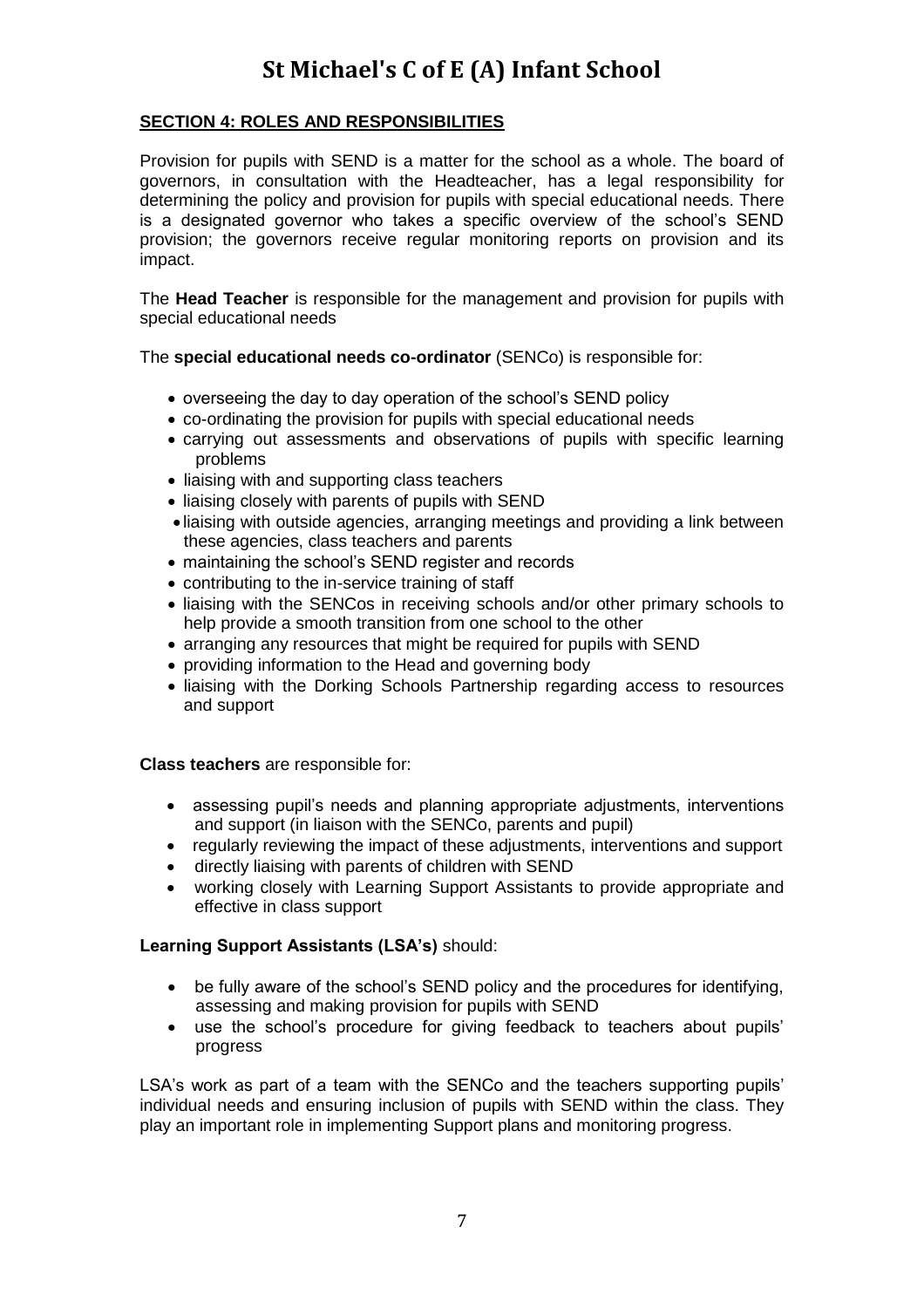### **STORING AND MANAGING INFORMATION**

Documents relating to pupils on the SEND register will be stored with their Pupil File in fireproof cabinets in the school office; these cabinets are locked overnight. SEND records will be passed on to a child's next setting when he or she leaves St Michael's.

### **ACCESSIBILITY**

The Equality Act 2010: Advice for Schools places a duty on all schools to increase over time - the accessibility of schools for disabled pupils and to implement their plans. Schools are required to produce written accessibility plans for their individual school and Local Authorities are under a duty to prepare accessibility strategies covering the maintained schools in their area.

#### **CONCERNS AND COMPLAINTS**

In line with whole school policy, we aim for a close working partnership with parents/carers and, if parents/carers are anxious about any aspect of their child's education, they can approach the school.

- Informal complaints can be discussed with the class teacher by appointment.
- Formal complaints can be discussed with the SENCo and/or Head in the hope that a satisfactory resolution can be found.
- The Governor with responsibility for Special Educational Needs and Disabilities may be consulted.
- A panel of the Governing body may be convened to hear the complaint (please refer to the school's Responding to Parents' Concerns complaints procedure)

If parents/carers are dissatisfied after these stages they can make a written complaint to the Chair of Governors and a panel of the Governing Body can be convened to address the concerns formally.

Surrey Parent Partnership is now Surrey SEND Information, Advice and Support Service (SSIASS) and they can offer support for parents regarding complaints. They can be contacted on 01737 737300.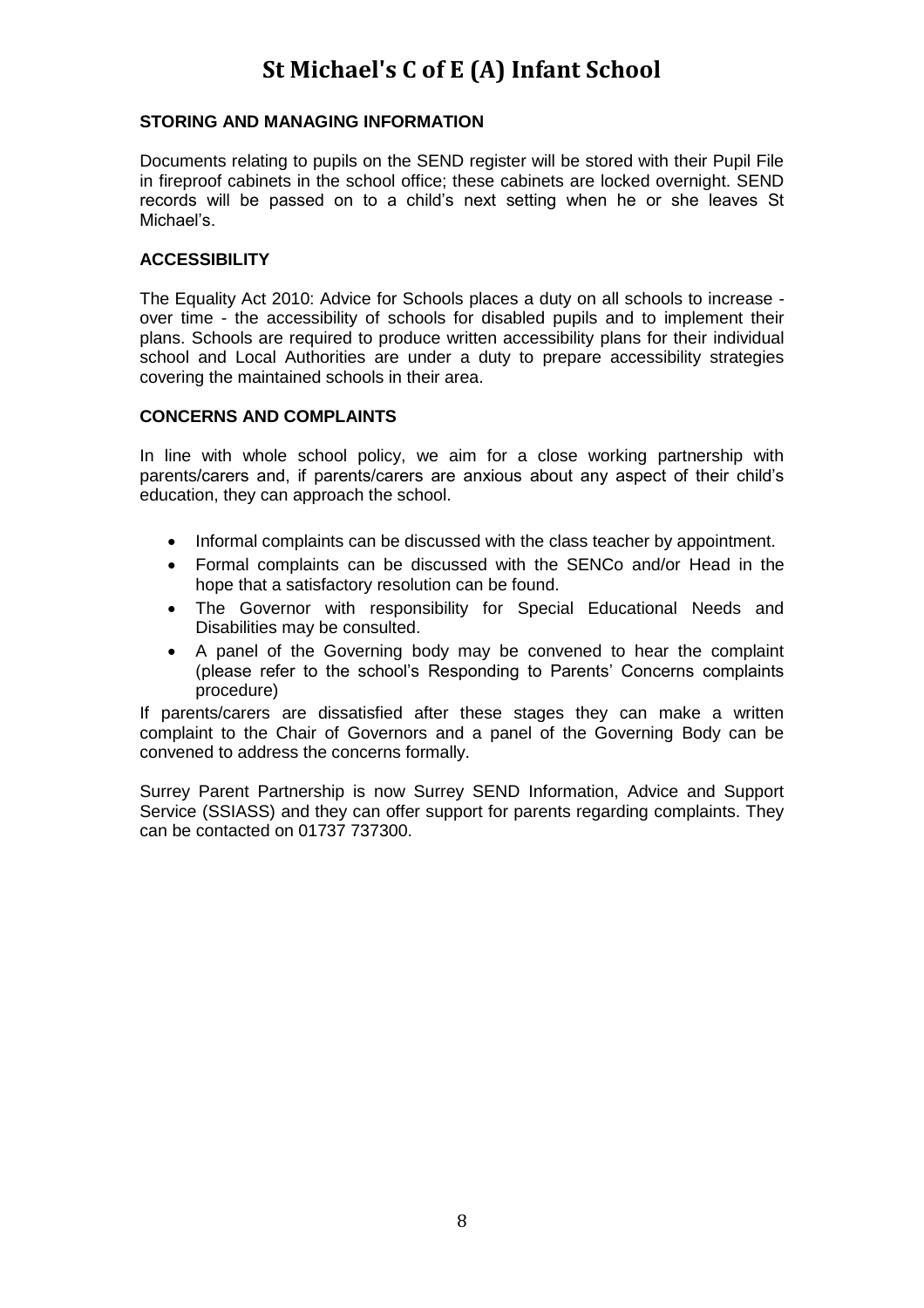# **APPENDIX 1**

# **TYPES OF SEND**

Identification of Needs Children will be identified as having needs relating to the following 4 areas of need:

# **1. Communication and interaction**

Children and young people with speech, language and communication needs (SLCN) have difficulty in communicating with others. This may be because they have difficulty saying what they want to, understanding what is being said to them or they do not understand or use social rules of communication. The profile for every child with SLCN is different and their needs may change over time. They may have difficulty with one, some or all of the different aspects of speech, language or social communication at different times of their lives. Children and young people with ASD, including Asperger's Syndrome and Autism, are likely to have particular difficulties with social interaction. They may also experience difficulties with language, communication and imagination, which can impact on how they relate to others.

# **2. Cognition and learning**

Support for learning difficulties may be required when children and young people learn at a slower pace than their peers, even with appropriate differentiation. Learning difficulties cover a wide range of needs, including moderate learning difficulties (MLD), severe learning difficulties (SLD), where children are likely to need support in all areas of the curriculum and associated difficulties with mobility and communication, through to profound and multiple learning difficulties (PMLD), where children are likely to have severe and complex learning difficulties as well as a physical disability or sensory impairment. Specific learning difficulties (SpLD), affect one or more specific aspects of learning. This encompasses a range of conditions such as dyslexia, dyscalculia and dyspraxia.

# **3. Social, emotional and mental health difficulties**

Children and young people may experience a wide range of social and emotional difficulties which manifest themselves in many ways. These may include becoming withdrawn or isolated, as well as displaying challenging, disruptive or disturbing behaviour. These behaviours may reflect underlying mental health difficulties such as anxiety or depression, self-harming, substance misuse, eating disorders or physical symptoms that are medically unexplained. Other children and young people may have disorders such as attention deficit disorder, attention deficit hyperactive disorder or attachment disorder.

# **4. Sensory and/or physical needs**

Some children and young people require special educational provision because they have a disability which prevents or hinders them from making use of the educational facilities generally provided. These difficulties can be age related and may fluctuate over time. Many children and young people with vision impairment (VI), hearing impairment (HI) or a multi-sensory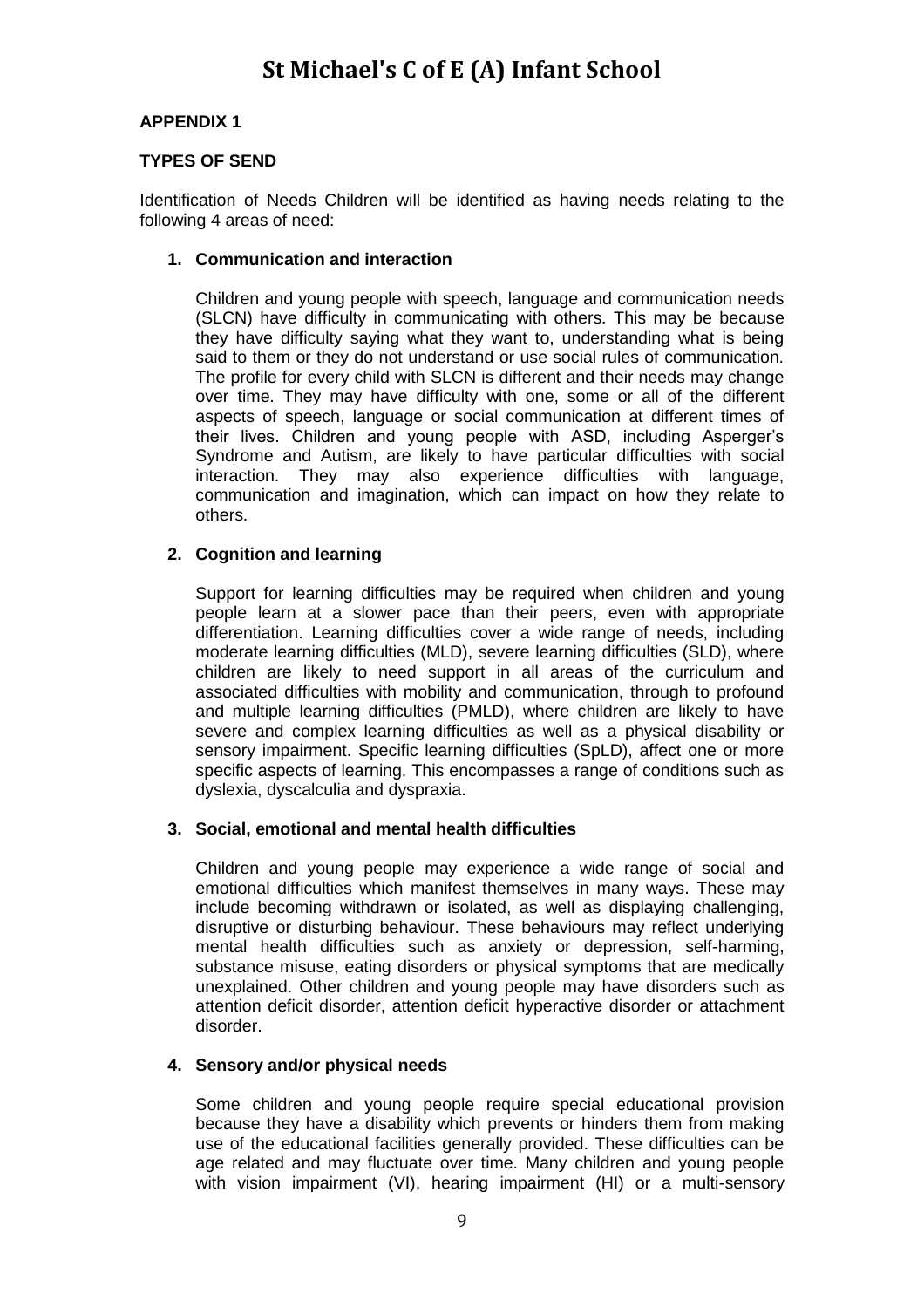impairment (MSI) will require specialist support and/or equipment to access their learning, or habilitation support.

At St. Michael's we recognise that although there are four identified areas in the Code of Practice, there are many children who will not automatically fit into just one area for example children with autism can also suffer from sensory issues. Needs can be classifies as mild, moderate or severe.

Behavioural difficulties do not necessarily mean that a pupil has a SEND and should not automatically lead to a pupil being registered as having SEND.

Slow progress and low attainment do not necessarily mean that a child has SEND and should not automatically lead to a pupil as being recorded as having SEND.

Persistent disruptive or withdrawn behaviours do not necessarily mean that a child or young person has SEND.

Children or young people whose first language is not English are not SEND.

### **DISABILITY**

Many children and young people who have SEND may have a disability under the Equality Act 2010 that is "a physical or mental impairment which has a long-term and substantial adverse effect on their ability to carry out normal day-to-day activities". This definition provides a relatively low threshold and includes more children than many realise: 'long-term' is defined as 'a year or more' and 'substantial' is defined as 'more than minor or trivial'. This definition includes sensory impairments such as those affecting sight or hearing, and long-term health conditions such as asthma, diabetes, epilepsy, and cancer. Children and young people with such conditions do not necessarily have SEND, but there is a significant overlap between disabled children and young people and those with SEND. Where a disabled child or young person requires special educational provision they will also be covered by the SEND definition.

As a school we observe two key duties:

- We **must not** directly or indirectly discriminate against, harass or victimise disabled children and young people
- ·We **must** make reasonable adjustments, including the provision of auxiliary aids and services, to ensure that disabled children and young people are not at a substantial disadvantage compared with their peers. This duty is anticipatory – it requires thought to be given in advance to what disabled children and young people might require and what adjustments might need to be made to prevent that disadvantage

The school's Equality Policy and objectives and the Accessibility Plan can be found on the school website.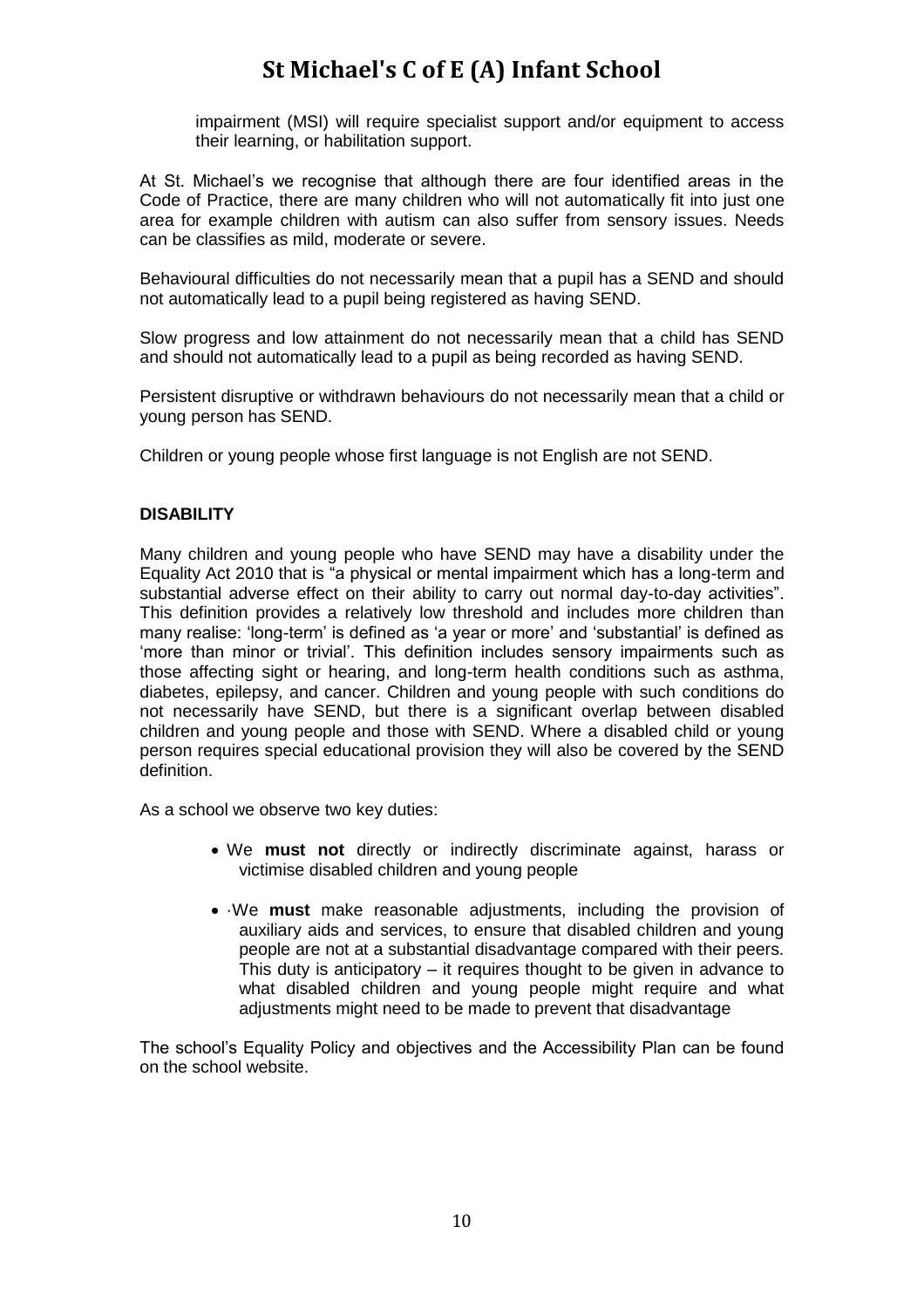### **APPENDIX 2**

### **DESCRIPTION OF LEVELS OF SEND**

### **Initial Concern**

If a child is placed at **Initial Concern** it indicates that a teacher has expressed some concerns regarding that child's progress, either academic, physical, sensorial, social, behavioural or emotional. The class teacher will share these concerns with parents/carers and the child's progress will be monitored. Learning Support Assistants play an important role in recognising whether children are experiencing difficulties.

If a pupil requires help over and above the differentiated work and wave one provision which is normally available within the classroom, they will be placed on School Support with a category of need identified.

Parents/carers will be informed of the decision to place the child on the register at School Support.

### **School Support**

**School Support** means that a class teacher/SENCo has identified that a pupil has special educational needs. They will then provide interventions that are **additional to,** or **different from** those provided as part of the school's usual differentiated curriculum and offer strategies to support the child's individual needs. A One Page Profile and Support plan will be written in consultation with the class teacher, SENCo, child and parents/carers, see attached sample. If the child is not making the anticipated progress, despite support, the school will consult appropriate agencies for advice and support and include their advice in the Support plans. Following further period(s) of quality first teaching and purposeful intervention including school implementing advice received if a child is still not making adequate progress and their needs can not being met at School Support the school can make a request to the Local Authority for a Statutory Assessment by applying for a care plan.

#### **Education, Health and Care Plan**

Education, Health and Care Plans are for pupils who despite quality first teaching and purposeful intervention, through the school based local offer, are making inadequate progress towards their identified outcomes. This is likely to be the case for children who present with multiple special educational needs of an interrelated and enduring nature and who require more highly specialised and personalised arrangements accessed through an EHCP in order to achieve their outcomes. The arrangements required to be put in place in order for children/young people to progress would be beyond those available through the school based local offer - i.e. the cost of the necessary arrangements would exceed £10,000 (Ref: Banding Arrangements for School Age Pupils (5 to16) with Additional and Special Educational Needs (ASEN) in Mainstream and Special provision. Surrey County Council, April 2014.)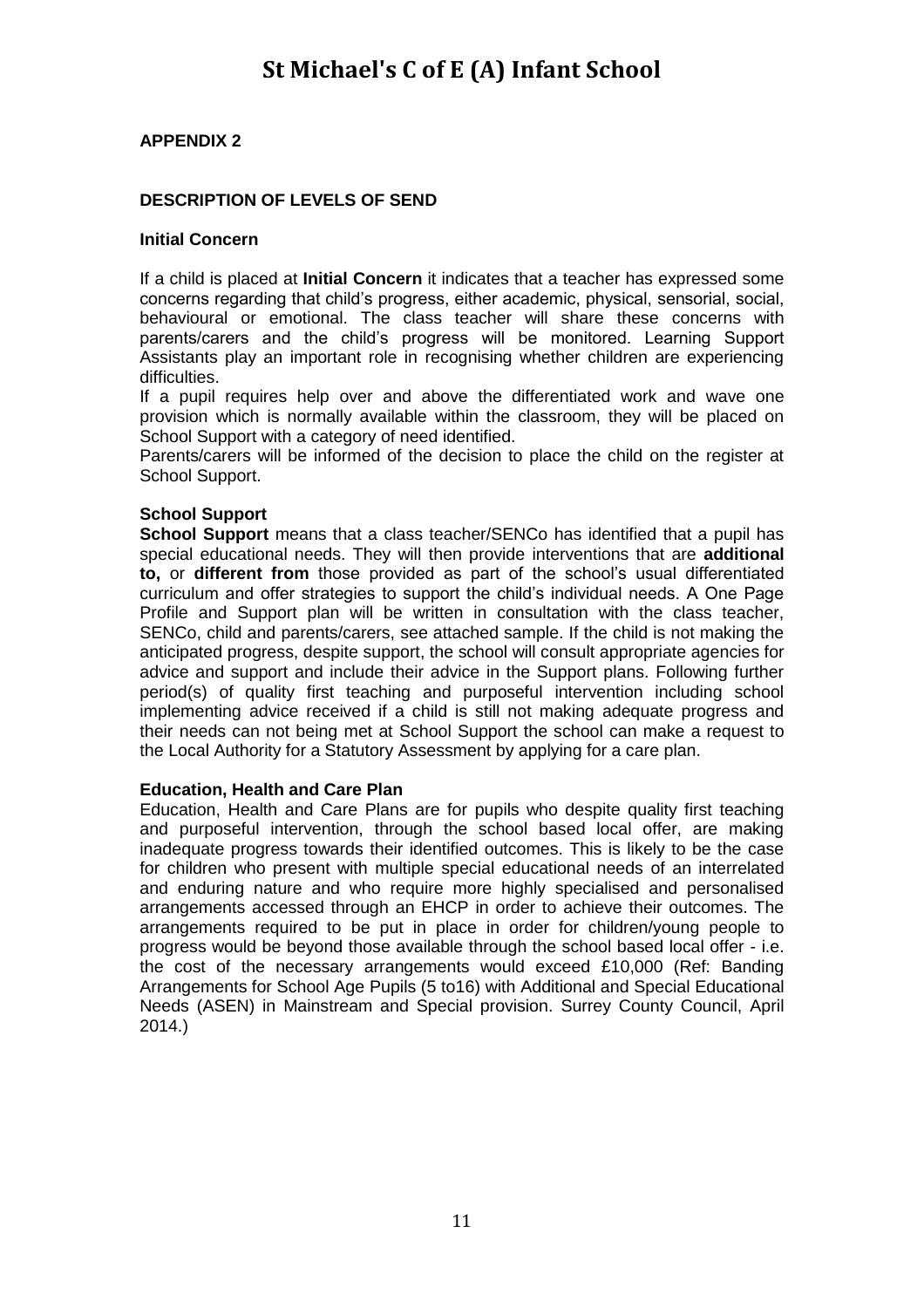### **APPENDIX 3**

### **A GRADUATED APPROACH – ASSESS, PLAN, DO, REVIEW CYCLE**

#### **Assess**

In identifying a child as needing SEND support the class teacher, working with the SENCO, will carry out a clear analysis of the pupil's needs. This will draw on the teacher's assessment and experience of the pupil, their previous progress and attainment, the views and experience of parents, the pupil's own views and, if relevant, advice from external support services. Schools take seriously any concerns raised by a parent. These should be recorded and compared to the setting's own assessment and information on how the pupil is developing. In some cases, outside professionals from health or social services may already be involved with the child. These professionals should liaise with the school to help inform the assessments.

#### **Plan**

Where it is decided to provide a pupil with SEND support, the parents will be formally notified by the class teacher. The teacher and the SENCO should agree, in consultation with the parent and the pupil, the adjustments, interventions and support to be put in place, as well as the expected impact on progress, development or behaviour, along with a clear date for review. The support and intervention provided should be selected to meet the outcomes identified for the pupil, based on reliable evidence of effectiveness, and should be provided by staff with sufficient skills and knowledge. Where appropriate, plans should seek parental involvement to reinforce or contribute to progress at home.

All teachers and support staff who work with the pupil should be made aware of their needs, the outcomes sought, the support provided and any teaching strategies or approaches that are required. This should also be recorded on the school's information system.

### **Do**

The class teacher will remain responsible for working with the child on a daily basis. Where the interventions involve group or one-to-one teaching away from the main class or subject teacher, they will still retain responsibility for the pupil. They will work closely with any Learning Support Assistants or specialist staff involved, to plan and assess the impact of support and interventions and how they can be linked to classroom teaching. The SENCO will support the class or subject teacher in the further assessment of the child's particular strengths and weaknesses, in problem solving and advising on the effective implementation of support.

### **Review**

The effectiveness of the support and interventions and their impact on the pupil's progress should be reviewed in line with the agreed date. The impact and quality of the support and interventions should be evaluated, along with the views of the pupil and their parents. This should feed back into the analysis of the pupil's needs. The class or subject teacher, working with the SENCO, should revise the support in light of the pupil's progress and development, deciding on any changes to the support and outcomes in consultation with the parent and pupil.